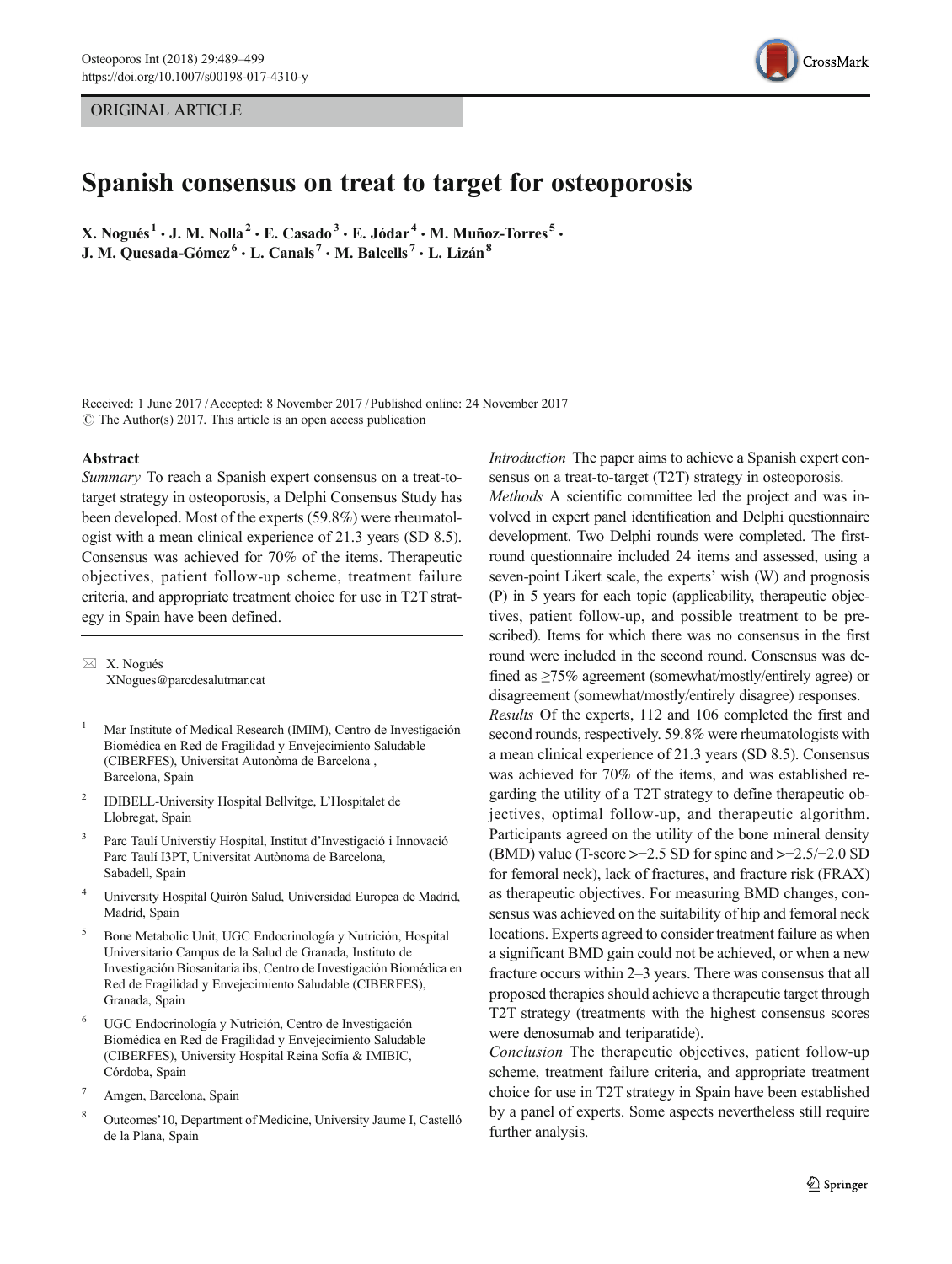Keywords Management . Osteoporosis . Osteoporosis care . Treatment . Treatment failure . Treat to target . Treat-to-target strategy

## Introduction

Osteoporosis is a highly prevalent chronic disease characterized by decreased bone strength, the main clinical consequence of which is fragility fracture [\[1\]](#page-9-0). Drug treatment for osteoporosis is based on the presence of fragility fractures, measurement of bone mineral density (BMD), or fracture-risk assessment, usually determined by the Fracture Risk Assessment Tool (FRAX) score. Patients are monitored in clinical practice by measurements of BMD and, occasionally, bone-turnover markers (BTMs). A therapeutic intervention is deemed successful if no new fractures occur, BMD increases or remains stable, and BTMs change appropriately. There is still controversy, however, as to whether treatment should be maintained indefinitely under these circumstances [\[2](#page-9-0)]. In contrast, many other chronic diseases (e.g., diabetes, hypertension, dyslipidemia, and rheumatoid arthritis) have well-established treatment goals with which to facilitate the medical management of the disease, thus enabling a "treat-to-target" (T2T) strategy  $[3]$  $[3]$  $[3]$ .

A biomarker is a measure that is indicative of a physiological process, a disease process, or a pharmacological response to an intervention. In order to establish a T2T strategy, it is first of all necessary to identify an appropriate biomarker for the disease follow-up process and to establish its threshold. Recently, some authors and scientific societies (such as the International Osteoporosis Foundation (IOF) and the American Society for Bone and Mineral Research (ASBMR)) have proposed that a T2T strategy could be helpful for osteoporosis treatment [\[4](#page-9-0)–[6\]](#page-9-0). The general aim of T2T is to simplify management, and ultimately to reduce organ damage and improve clinical outcomes [[4\]](#page-9-0). In particular, in the field of osteoporosis, T2T strategy is intended to individualize the initial choice of treatment based on the probability of achieving the goal for a patient. Moreover, decisions about stopping, discontinuing, changing, or continuing treatment may be also based on an established therapeutic target. Analyses of data available in the main placebo-controlled randomized trials with fracture as a primary endpoint could be the most suitable approach for identifying the best targets. However, the performance of biomarkers available for a T2T strategy has been questioned by some authors on the grounds that it is not easy to implement [[7](#page-9-0)]. There are no established consensus goals for BMD, BTM, or fracture risk in the treatment of osteoporosis. Recently, societies such as ASMBR and the United States National Osteoporosis Foundation (NOF) have encouraged the idea of performing further comparative studies and analyses to define treatment goals in order to apply T2T strategy [[8\]](#page-9-0). Fortunately, the significant impact of new anti-osteoporotic drugs on enhancing BMD and its relationship with lowering fracture risk could change this scenario [\[9](#page-9-0)].

In the present situation, the development of a comprehensive process for yielding consensus among experts in osteoporosis is the best approach for establishing a T2T strategy and for assessing its possible future implementation in clinical practice. Delphi technique was therefore implemented to analyze the degree of consensus on T2T strategy in osteoporosis among Spanish specialists.

## Methods

Two Delphi rounds were performed to establish consensus regarding the T2T strategy in osteoporosis. The Delphi technique is a structured method widely used to gather important information on a specific topic. It is based on a series of questionnaires or "rounds" addressed to experts. The key features of this method are the anonymity of participants and controlled feedback [[10](#page-9-0)–[12\]](#page-9-0).

## Scientific committee

The project was led by a scientific committee that was composed of six experts in bone metabolism (three endocrinologists, two rheumatologists, and one medical internist), who were selected by the main medical societies in bone metabolism (Spanish Society of Bone and Mineral Metabolism Research [SEIOMM] and Spanish Rheumatology Society [SER]). The scientific committee took part in the identification of the study participants (expert panel) and assisted in drawing up, reviewing, and approving the specific questionnaire developed for use during the Delphi rounds. Its members likewise validated and analyzed the results of the study.

## Expert panel

The scientific committee selected 165 participants. The criteria for their selection included professional knowledge and experience in the field of osteoporosis, and practice in the Spanish Health System, as well as active membership of any of the scientific societies that collaborated in the study (henceforth they are referred to as experts).

There is little consensus in the literature concerning the optimal sample size of a Delphi study [[13](#page-9-0)–[15](#page-9-0)]. Some studies showed that experts who have similar training and general understanding in the field of interest allow for effective and reliable utilization of a small sample [\[16](#page-9-0)].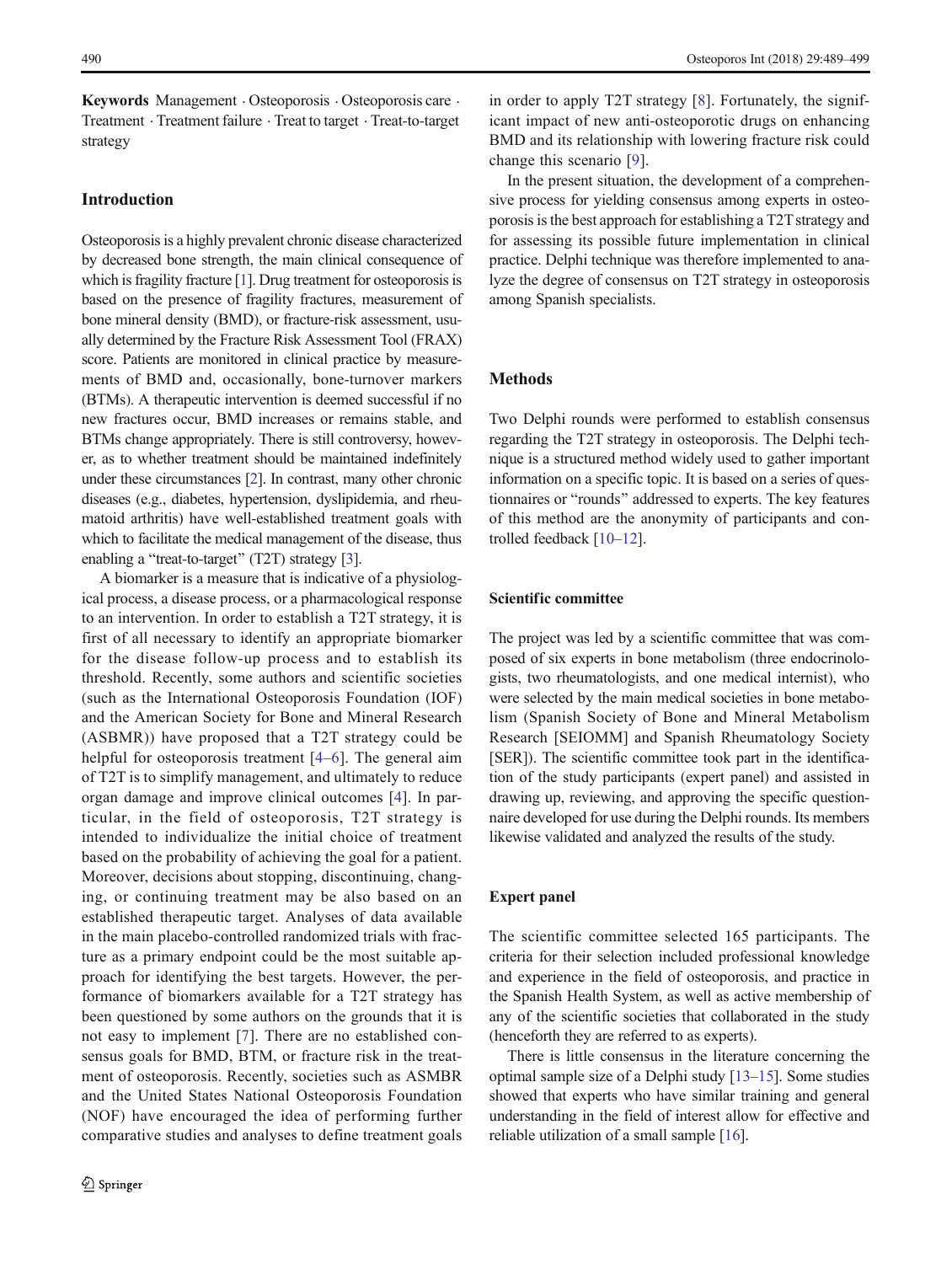### **Ouestionnaire**

The development of the first-round questionnaire involved a systematic review of the literature on osteoporosis, including articles referring to T2T. Once the main aspects of this strategy were identified, a discussion group defined the aspects to be included in the questionnaire with the scientific committee.

The first round of the electronic questionnaire included 24 items (176 aspects) involved in the T2T strategy on osteoporosis. These were distributed in four blocks: (1) applicability, (2) therapeutic objectives to be established, (3) patient followup, and (4) possible treatment to be prescribed. All items were drafted as assertions to be answered from two perspectives: wish (desire for it to happen) and prognosis (belief that it will happen) in a 5-year period. A seven-point Likert scale was used for each answer (entirely disagree/mostly disagree/somewhat disagree/neither agree nor disagree/somewhat agree/ mostly agree/entirely agree). An open space in which to express any opinions was also provided.

It is important to consider that questions included in blocks 1, 2, and 3 were raised on a general basis and with no reference to a specific drug.

## Definition of consensus

Definition of consensus was established before data analyses. It was determined that consensus would be achieved if at least 75% of participants reached agreement (entirely agree, mostly agree, or somewhat agree) or disagreement (entirely disagree, mostly disagree, or somewhat disagree) [\[11](#page-9-0), [17,](#page-9-0) [18\]](#page-9-0). The consensus regarding agreement or disagreement was considered to be strong when over 75% of the participants responded entirely agree/mostly agree or entirely disagree/mostly disagree [\[18](#page-9-0)].

## Chronogram of Delphi rounds

The first round took place between 11 and 27 May 2015. The aspects about which respondents did not reach consensus in this first round (18 items that evaluated 78 aspects) were included in the second round. Accordingly, controlled feedback relating to ratings gathered from the group during the first round was provided for each item. Participants had the opportunity to alter their initial rating, based on the group responses. The second round took place between 8 and 21 June 2015.

## Data analyses

A database was created using SPSS Statistics version 20 by IBM (Armonk, NY, USA). Percentages for each response were calculated for both studied perspectives (wish and prognosis). A proportion within a range method was used to define consensus [\[11\]](#page-9-0).

#### Ethical aspects

This study was performed in accordance with the Helsinki Declaration. All the personal data included in the study were dissociated from the results and kept anonymous, in compliance with Spanish law on data protection [\[19](#page-9-0)].

## Results

#### Participants' characteristics

One-hundred and sixty-five experts from all over Spain were invited to participate by e-mail. Of these, 112 answered the first-round questionnaire (67.88% of the experts contacted) and 106 the second-round questionnaire (including 94.6% of the experts who answered the first round). Of these, 65.2% were male, had a mean experience of 21.3 years (SD 8.5), and visited a median of 70 patients per month (IQR between 40 and 100). Most of the participants were rheumatologists (59.8%), followed by internists (14.3%) and endocrinologists (10.7%).

## Achieved consensus

Consensus was reached on 70% of issues, 44% of them being reached in the first Delphi round.

#### a) Applicability of T2T strategy in osteoporosis

Most of the participants (wish 96.4% and prognosis 82.1%) agreed that, on the basis of T2T strategy, it should be possible to establish a well-defined therapeutic objective, to propose an optimal follow-up scheme, and to provide insight on the therapeutic strategy.

### b) Therapeutic objectives

Assessment of the therapeutic objectives to be established in a T2T strategy for osteoporosis was based on 13 items (Table [1\)](#page-3-0). There was consensus that the absence of new fractures, an increase in BMD, a significant change in BTMs, and fracture risk reduction measured by FRAX could be used as therapeutic objectives. Experts also agreed that all preceding parameters, except BTM, will be used in the next 5 years (Fig. [1](#page-4-0)). It is important to note that strong consensus was reached only on the use of absence of new fractures as a therapeutic objective (wish 93.8%; prognosis 82.1%) (Table [1](#page-3-0) and Fig. [1](#page-4-0)).

As far as BMD is concerned, it was established that this should be measured using a tangible absolute value, or as a predetermined difference between two values. Scores higher than −2.5 SD were the only tangible absolute values for spine T-score, for which consensus was achieved from both the wish and prognosis perspectives. As far as femoral neck T-score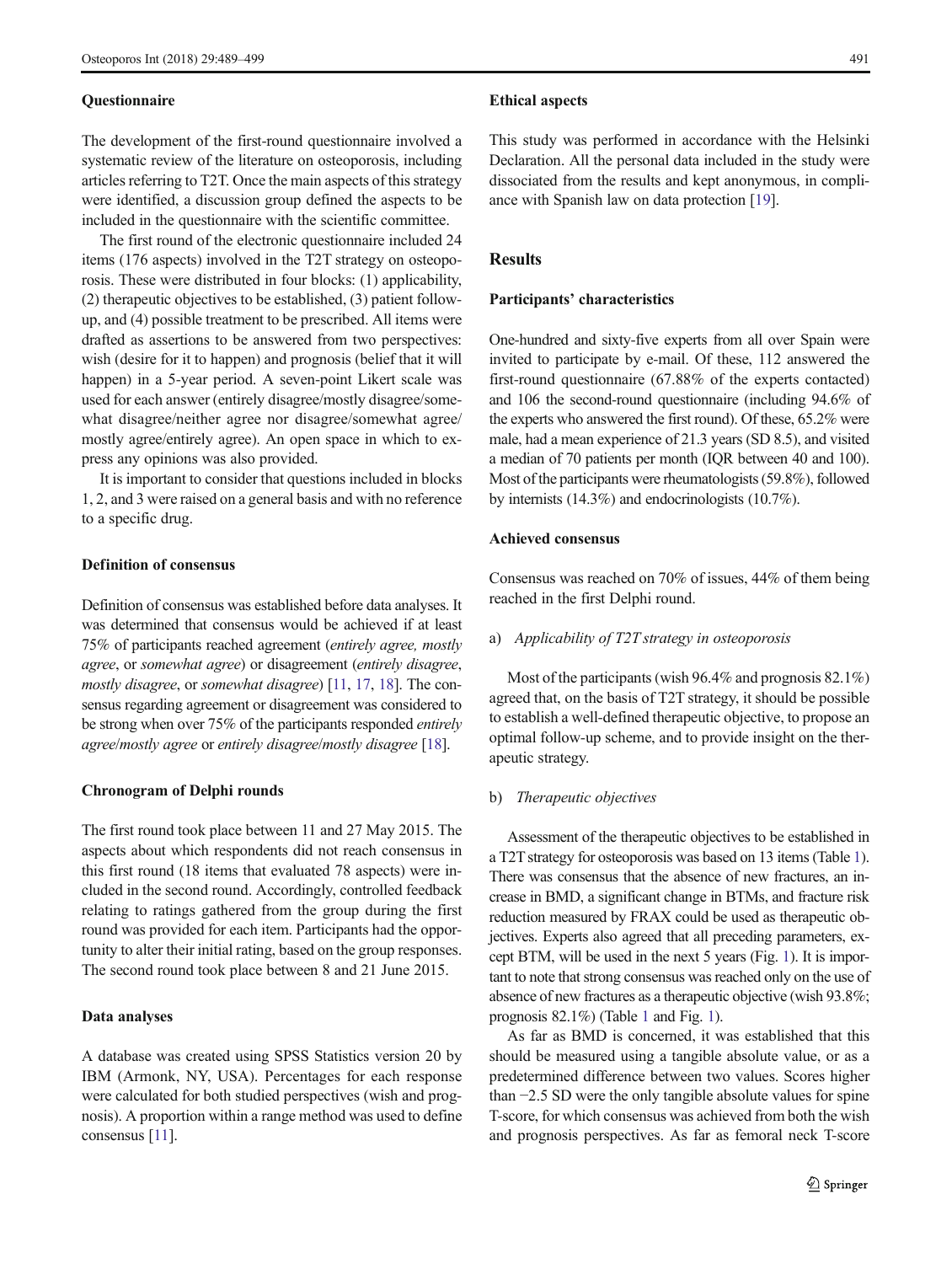<span id="page-3-0"></span>Table 1 Results related to therapeutic objectives to be established in T2T strategy in osteoporosis

| Question                                                                                                                                                                                                                                                                                                              | Wish $(\%)$ |                          |      | Prognosis $(\% )$ |      |      |
|-----------------------------------------------------------------------------------------------------------------------------------------------------------------------------------------------------------------------------------------------------------------------------------------------------------------------|-------------|--------------------------|------|-------------------|------|------|
|                                                                                                                                                                                                                                                                                                                       | A           | Ι                        | D    | А                 | Ι    | D    |
| For establishing a therapeutic objective, has to be considered                                                                                                                                                                                                                                                        |             |                          |      |                   |      |      |
| a. patient age                                                                                                                                                                                                                                                                                                        | 97.3        | 0.9                      | 1.8  | 98.2              | 0.9  | 0.9  |
| b. baseline T-score                                                                                                                                                                                                                                                                                                   | 94.6        | 1.8                      | 3.6  | 94.6              | 2.7  | 2.7  |
| The therapeutic objective is to be achieved                                                                                                                                                                                                                                                                           |             |                          |      |                   |      |      |
| a. rapidly                                                                                                                                                                                                                                                                                                            | 75.0        | 2.7                      | 22.3 | 93.4              | 3.8  | 2.8  |
| b. constantly and consistently maintained                                                                                                                                                                                                                                                                             | 96.4        | 1.8                      | 1.8  | 93.8              | 3.6  | 2.7  |
| The following parameters could be used as therapeutic objectives in the context of the T2T strategy in<br>osteoporosis                                                                                                                                                                                                |             |                          |      |                   |      |      |
| a. BTM                                                                                                                                                                                                                                                                                                                | 86.8        | 3.8                      | 9.4  | 60.6              | 10.4 | 29.2 |
| b. BMD                                                                                                                                                                                                                                                                                                                | 91.1        | 0.9                      | 8.0  | 91.1              | 6.3  | 2.7  |
| c. fracture risk reduction measured FRAX                                                                                                                                                                                                                                                                              | 75.9        | 8.0                      | 16.1 | 84.0              | 6.6  | 9.4  |
| d. absence of new fractures                                                                                                                                                                                                                                                                                           | 99.1        | $\overline{\phantom{0}}$ | 0.9  | 97.3              | 0.9  | 1.8  |
| The BMD (measured with the T-score) has to be used as the<br>principal parameter for defining an adequate therapeutic ob-<br>jective in the context of the T2T strategy in osteoporosis<br>If BMD is used as the principal parameter for defining an adequate therapeutic objective, it has to be measured<br>using a | 83.0        | 1.8                      | 15.2 | 83.9              | 4.5  | 11.6 |
| a. tangible absolute value                                                                                                                                                                                                                                                                                            | 88.7        |                          | 11.3 | 92.5              | 0.9  | 6.6  |
| b. predetermined difference between two values                                                                                                                                                                                                                                                                        | 85.7        | 7.1                      | 7.1  | 82.1              | 12.5 | 5.4  |
| If BMD is used as the principal parameter for defining an adequate therapeutic objective, the target lumbar spine<br>T-score to be achieved is                                                                                                                                                                        |             |                          |      |                   |      |      |
| $a. > -2.5 SD$                                                                                                                                                                                                                                                                                                        | 75.9        | 8.0                      | 16.1 | 92.5              | 0.9  | 6.6  |
| $b. > -2.0$ SD                                                                                                                                                                                                                                                                                                        | 64.3        | 13.4                     | 22.3 | 53.6              | 24.1 | 22.3 |
| c. $>1.5$ SD                                                                                                                                                                                                                                                                                                          | 39.9        | 19.6                     | 41.1 | 30.4              | 25.9 | 43.8 |
| $d. > -1.0$ SD                                                                                                                                                                                                                                                                                                        | 24.1        | 21.4                     | 54.5 | 18.8              | 22.3 | 58.9 |
| e. an increment of 2 SD with reference to the baseline BMD                                                                                                                                                                                                                                                            | 81.1        | 3.8                      | 15.1 | 83.0              | 3.8  | 13.2 |
| f. an increment in the basal BMD (any change)                                                                                                                                                                                                                                                                         | 86.8        | 2.8                      | 10.4 | 86.8              | 4.7  | 8.5  |
| If BMD is used as the principal parameter for defining an adequate therapeutic objective, the target femoral<br>(femoral neck of total hip) T-score to be achieved is                                                                                                                                                 |             |                          |      |                   |      |      |
| $a. > -2.5 SD$                                                                                                                                                                                                                                                                                                        | 79.5        | 3.6                      | 17.0 | 79.5              | 7.1  | 13.4 |
| $b. > -2.0$ SD                                                                                                                                                                                                                                                                                                        | 77.7        | 7.1                      | 15.2 | 93.4              | 1.9  | 4.7  |
| c. $>1.5$ SD                                                                                                                                                                                                                                                                                                          | 46.4        | 14.3                     | 39.3 | 38.4              | 22.3 | 39.3 |
| $d. > -1.0$ SD                                                                                                                                                                                                                                                                                                        | 30.4        | 15.2                     | 54.5 | 23.2              | 18.8 | 58.0 |
| e. an increment of 2 SD with reference to the baseline BMD                                                                                                                                                                                                                                                            | 84.9        | 4.7                      | 10.4 | 84.0              | 3.8  | 12.3 |
| f. an increment in the basal BMD (any change)                                                                                                                                                                                                                                                                         | 86.8        | 10.4                     | 2.8  | 86.8              | 3.8  | 9.4  |
| If fracture risk reduction is used as the principal parameter for defining an adequate therapeutic objective, it has to<br>be measured using                                                                                                                                                                          |             |                          |      |                   |      |      |
| a. FRAX                                                                                                                                                                                                                                                                                                               | 85.8        | 2.8                      | 11.3 | 87.7              | 4.7  | 7.5  |
| b. Q-fracture                                                                                                                                                                                                                                                                                                         | 59.4        | 24.5                     | 16.0 | 31.1              | 54.7 | 14.2 |
| c. Garvan                                                                                                                                                                                                                                                                                                             | 28.3        | 40.6                     | 31.1 | 9.4               | 74.5 | 16.0 |
| If fracture risk reduction is used as the principal parameter for defining an adequate therapeutic objective, it has to<br>be measured using a                                                                                                                                                                        |             |                          |      |                   |      |      |
| a. tangible percentage                                                                                                                                                                                                                                                                                                | 89.6        | 2.8                      | 7.5  | 91.5              | 2.8  | 5.7  |
| b. predetermined difference between two values                                                                                                                                                                                                                                                                        | 86.8        | 4.7                      | 8.5  | 87.7              | 5.7  | 6.6  |
| If fracture risk reduction measured by FRAX is used as the principal parameter for defining an adequate therapeutic<br>objective, the risk of major fractures (hip, vertebral, femur, humerus, and radius) has to be lower than                                                                                       |             |                          |      |                   |      |      |
| a. 5%                                                                                                                                                                                                                                                                                                                 | 55.7        | 1.9                      | 42.5 | 50.9              | 2.8  | 46.2 |
| b.7.5%                                                                                                                                                                                                                                                                                                                | 72.6        | 2.8                      | 24.5 | 63.2              | 5.7  | 31.1 |
| c. 10%                                                                                                                                                                                                                                                                                                                | 75.5        | 2.8                      | 21.7 | 68.9              | 4.7  | 26.4 |
| d. 20%                                                                                                                                                                                                                                                                                                                | 43.4        | 1.9                      | 54.7 | 41.5              | 3.8  | 54.7 |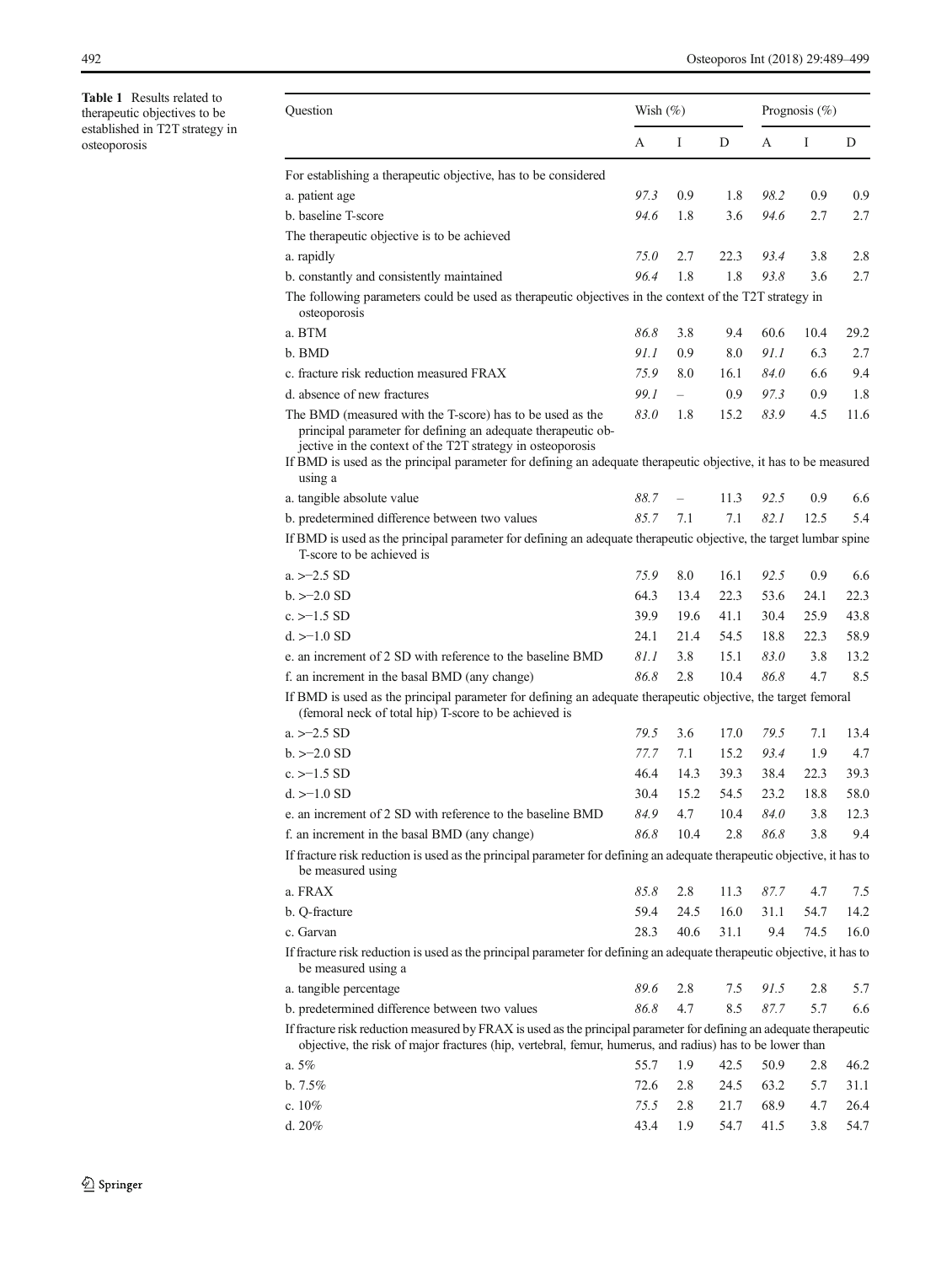#### <span id="page-4-0"></span>Table 1 (continued)

| Question                                                                                                                                                                  |      | Wish $(\%)$ |      |      | Prognosis $(\%)$ |      |  |
|---------------------------------------------------------------------------------------------------------------------------------------------------------------------------|------|-------------|------|------|------------------|------|--|
|                                                                                                                                                                           |      | Ι           | D    | A    | Ι                | D    |  |
| If the absence of new fractures is used as the principal parameter for defining an adequate therapeutic objective,<br>the incidence of fractures has to be measured using |      |             |      |      |                  |      |  |
| a. VFA                                                                                                                                                                    | 83.0 | 10.7        | 6.3  | 92.5 | 0.9              | 6.6  |  |
| b. height                                                                                                                                                                 | 75.9 | 8.9         | 15.2 | 94.3 | 2.8              | 2.8  |  |
| c. conventional X-ray                                                                                                                                                     | 88.4 | 5.4         | 6.3  | 83.9 | 8.0              | 8.0  |  |
| d. major nonvertebral fragility fracture (humerus, radius, and<br>femur)                                                                                                  |      | 2.7         | 0.9  | 95.5 | 2.7              | 1.8  |  |
| e. any fracture (including pelvic branches and other long bones)                                                                                                          | 91.1 | 7.1         | 1.8  | 85.7 | 8.9              | 5.4  |  |
| BTM are good therapeutic indicators for                                                                                                                                   |      |             |      |      |                  |      |  |
| a. determining the therapeutic objective                                                                                                                                  | 79.2 | 5.7         | 15.1 | 64.2 | 5.7              | 30.2 |  |
| b. selecting population to be treated                                                                                                                                     |      | 5.7         | 65.1 | 21.7 | 5.7              | 72.6 |  |
| c. establishing a therapeutic strategy                                                                                                                                    |      | 9.4         | 37.7 | 43.4 | 9.4              | 47.2 |  |
| d. performing treatment follow-up                                                                                                                                         | 83.9 | 7.1         | 8.9  | 78.6 | 11.6             | 9.8  |  |
| If BTM are used as the principal parameter for defining an adequate therapeutic objective, they have to be<br>measured using a                                            |      |             |      |      |                  |      |  |
| a. tangible absolute value                                                                                                                                                | 58.5 | 7.5         | 34.0 | 42.5 | 10.4             | 47.2 |  |
| b. predetermined difference between two values                                                                                                                            | 79.5 | 10.7        | 9.8  | 95.3 | 3.8              | 0.9  |  |

Italic values represent the most answered option

A agreement, I indifference, D disagreement, wish (desire for it to happen), prognosis (belief that it will happen in a 5-year period)

value was concerned, there was consensus that scores higher than −2.5 and −2.0 SD should be established as a therapeutic objective.

#### c) Patient follow-up

From both perspectives (wish and prognosis), there was consensus that the three anatomic areas suggested in the Delphi questionnaire (lumbar spine, femoral neck, and total hip) were useful for monitoring BMD in patients who have already been treated (Table [2\)](#page-5-0). It is noteworthy that a strong consensus was established in both perspectives related to the usefulness of femoral neck area (wish 99.1%; prognosis 98.2%).

#### d) Treatment prescribed

Six items of the survey assessed matters related to the treatment prescribed in a hypothetical T2T strategy for osteoporosis (Table [3\)](#page-5-0).

Participants deemed that all drugs, except strontium ranelate, were suitable for a T2T strategy.

According to expert opinion, the most suitable drug for this strategy is denosumab (for which there was over 97% agreement), followed by teriparatide (96.4% agreement). There was, on the other hand, considerable disagreement, both regarding wish and prognosis, on whether strontium ranelate is a suitable drug for a T2T strategy.





2 Springer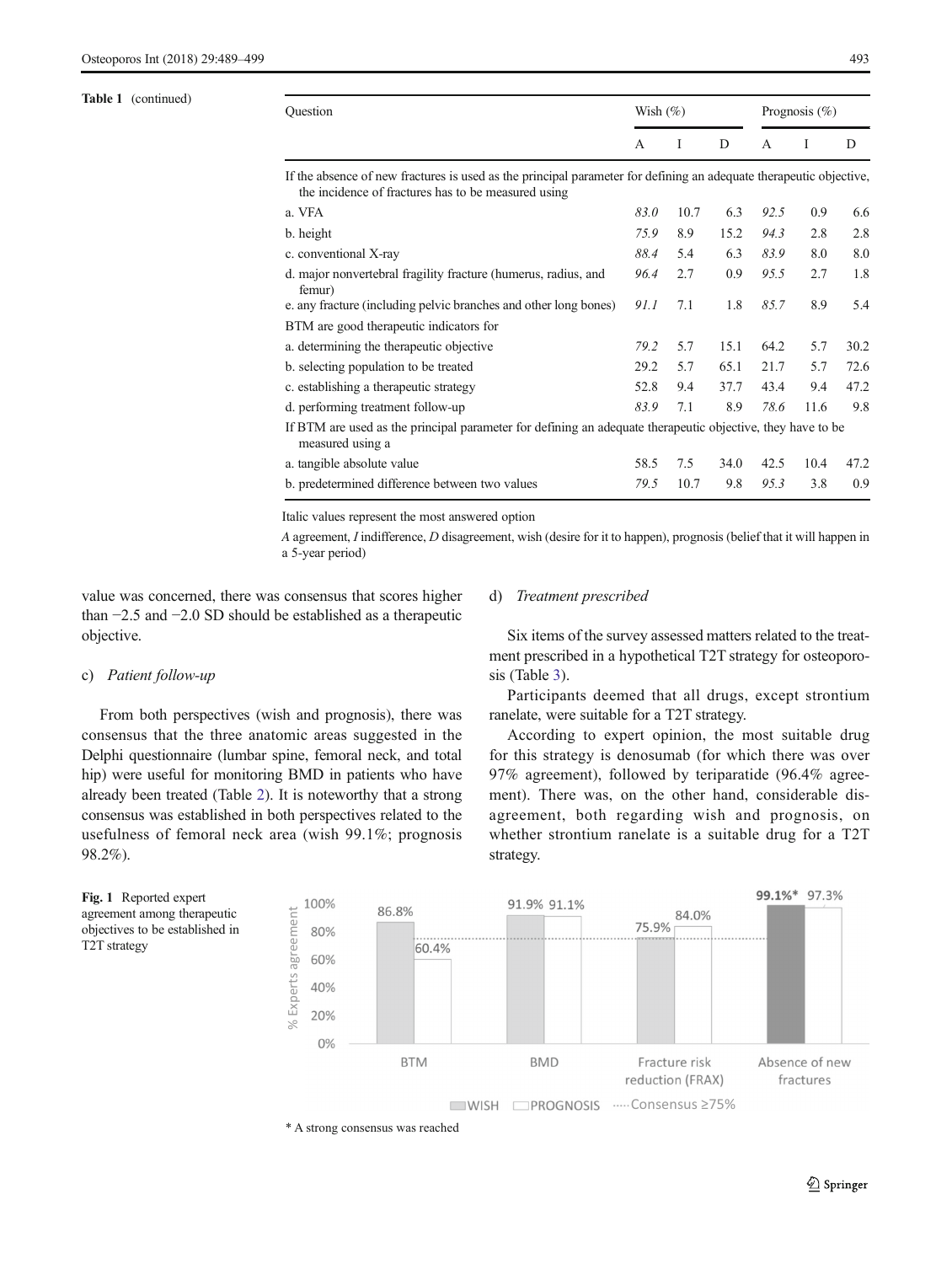<span id="page-5-0"></span>Table 2 Results related to follow-up of people with osteoporosis using a T2T strategy

| Ouestion                                                                                     | Wish $(\%)$ |     |     |      | Prognosis $(\% )$ |     |
|----------------------------------------------------------------------------------------------|-------------|-----|-----|------|-------------------|-----|
|                                                                                              | A           |     | Ð   | A    |                   | Ð   |
| For monitoring the BMD in patients already treated, the following<br>anatomic can be useful: |             |     |     |      |                   |     |
| a. lumbar spine                                                                              | 96.4        | 0.9 | 2.7 | 964  | 0.9               | 2.7 |
| b. femoral neck                                                                              | 99.1        |     | 0.9 | 98.2 | 1.8               |     |
| c. total hip                                                                                 | 92.0        | 5.4 | 27  | 92 O | 63                | 1.8 |

Italic values represent the most answered option

A agreement, I indifference, D disagreement, wish (desire for it to happen), prognosis (belief that it will happen in a 5-year period)

Table 3 Results related to treatments to be prescribed in T2T strategy on osteoporosis

A drug holiday following the achievement of a therapeutic objective seems a good strategy and achieved over 80% agreement, for bisphosphonates, strontium ranelate, and denosumab. However, when using selective estrogen-receptor modulator (SERM), there was no agreement on the best option after the objective has been achieved.

#### e) Treatment failure

From wish and prognosis perspectives, there was consensus that treatment failure should be considered whenever the BMD increment is not achieved within 2 or 3 years, a new fracture is diagnosed over 2 or 3 years, or a significant change in BTM is not achieved in the following 6 months or 1 year (Table [4](#page-6-0) and Fig. [2\)](#page-6-0).

| Question                                                                                                              | Wish $(\%)$ |      |      | Prognosis $(\%)$ |          |      |
|-----------------------------------------------------------------------------------------------------------------------|-------------|------|------|------------------|----------|------|
|                                                                                                                       | A           | Ι    | D    | А                | Ι        | D    |
| The T2T strategy in osteoporosis is possible with the following anti-osteoporotic treatment:                          |             |      |      |                  |          |      |
| a. oral bisphosphonates                                                                                               | 88.4        | 5.4  | 6.3  | 88.4             | 3.6      | 8.0  |
| b. intravenous bisphosphonates                                                                                        | 92.0        | 6.3  | 1.8  | 89.3             | 6.3      | 4.5  |
| c. SERM                                                                                                               | 94.3        | 1.9  | 3.8  | 96.2             | $\equiv$ | 3.8  |
| d. strontium ranelate                                                                                                 | 76.4        | 5.7  | 17.9 | 58.5             | 4.7      | 36.8 |
| e. denosumab                                                                                                          | 97.3        | 1.8  | 0.9  | 94.6             | 3.6      | 1.8  |
| f. teriparatide                                                                                                       | 96.4        | 1.8  | 1.8  | 92.0             | 4.5      | 3.6  |
| g. denosumab plus teriparatide                                                                                        | 80.4        | 11.6 | 8.0  | 78.6             | 10.7     | 10.7 |
| h. developing treatments                                                                                              | 86.6        | 11.6 | 1.8  | 81.3             | 13.4     | 5.4  |
| In patients treated with bisphosphonates, once the therapeutic objective has been reached, the treatment has to be    |             |      |      |                  |          |      |
| a. stopped for a period of time (drug holiday)                                                                        | 81.3        | 2.7  | 16.1 | 77.7             | 6.3      | 16.1 |
| b. continued indefinitely                                                                                             | 12.5        | 1.8  | 85.7 | 10.7             | 9.8      | 79.5 |
| c. switched                                                                                                           | 5.7         | 1.9  | 92.5 | 5.7              | 1.9      | 92.5 |
| In patients treated with SERM, once the therapeutic objective has been reached, the treatment has to be               |             |      |      |                  |          |      |
| a. stopped for a period of time (drug holiday)                                                                        | 34.0        | 3.8  | 62.3 | 36.8             | 4.7      | 8.5  |
| b. continued indefinitely                                                                                             | 16.1        | 7.1  | 76.8 | 17.0             | 8.0      | 75.0 |
| c. switched                                                                                                           | 32.1        | 4.7  | 63.2 | 26.4             | 7.5      | 66.0 |
| In patients treated with strontium ranelate, once the therapeutic objective has been reached, the treatment has to be |             |      |      |                  |          |      |
| a. stopped for a period of time (drug holiday)                                                                        | 84.0        | 7.5  | 8.5  | 83.0             | 8.5      | 8.5  |
| b. continued indefinitely                                                                                             | 8.9         | 8.0  | 83.0 | 8.9              | 10.7     | 80.4 |
| c. switched                                                                                                           | 67.9        | 6.6  | 25.5 | 68.9             | 6.6      | 24.5 |
| In patients treated with teriparatide, once the therapeutic objective has been reached, the treatment has to be       |             |      |      |                  |          |      |
| a. stopped for a period of time (drug holiday)                                                                        | 75.5        | 1.9  | 22.6 | 76.4             | 1.9      | 21.7 |
| b. continued indefinitely                                                                                             | 3.6         | 2.7  | 93.8 | 2.7              | 4.5      | 92.9 |
| c. switched                                                                                                           | 80.4        | 3.6  | 16.1 | 77.7             | 5.4      | 17.0 |
| In patients treated with denosumab, once the therapeutic objective has been reached, the treatment has to be          |             |      |      |                  |          |      |
| a. stopped for a period of time (drug holiday)                                                                        | 81.1        |      | 18.9 | 84.9             |          | 15.1 |
| b. continued indefinitely                                                                                             | 8.5         |      | 91.5 | 6.6              | 0.9      | 92.5 |
| c. switched                                                                                                           | 15.1        | 2.8  | 82.1 | 12.3             | 3.8      | 84.0 |

Italic values represent the most answered option

A agreement, I indifference, D disagreement, wish (desire for it to happen), prognosis (belief that it will happen in a 5-year period)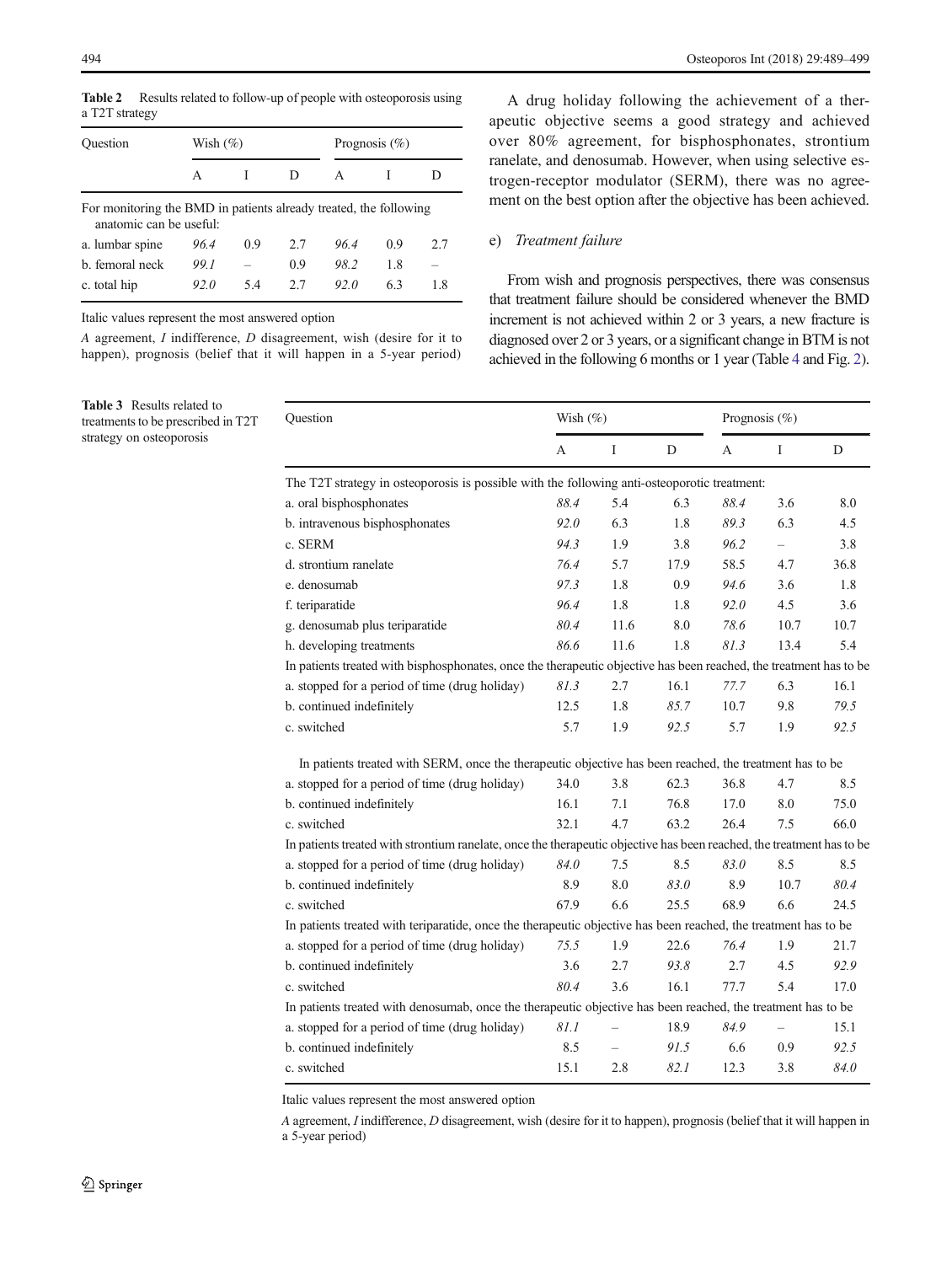<span id="page-6-0"></span>Table 4 Results related to therapeutic-failure definition

| Ouestion                                                                                                                          | Wish $(\%)$                                                                                |      |      |      | Prognosis (%) |      |  |  |  |
|-----------------------------------------------------------------------------------------------------------------------------------|--------------------------------------------------------------------------------------------|------|------|------|---------------|------|--|--|--|
|                                                                                                                                   | A                                                                                          | I    | D    | A    | $\mathbf{I}$  | D    |  |  |  |
| Therapeutic failure is to be considered when the BMD increment is not achieved in                                                 |                                                                                            |      |      |      |               |      |  |  |  |
| a. 6 months                                                                                                                       | 8.9                                                                                        | 2.7  | 88.4 | 5.4  | 8.0           | 86.6 |  |  |  |
| b. 1 year                                                                                                                         | 35.7                                                                                       | 4.5  | 59.8 | 33.9 | 8.9           | 57.1 |  |  |  |
| c. 2 years                                                                                                                        | 81.3                                                                                       | 6.3  | 12.5 | 82.1 | 4.5           | 13.4 |  |  |  |
| d. 3 years                                                                                                                        | 77.7                                                                                       | 8.0  | 14.3 | 75.9 | 9.8           | 14.3 |  |  |  |
| e. 5 years                                                                                                                        | 67.0                                                                                       | 9.8  | 23.2 | 65.2 | 11.6          | 23.2 |  |  |  |
| $f_{\rm s}$ > 5 years                                                                                                             | 51.8                                                                                       | 13.4 | 34.8 | 48.2 | 19.6          | 32.1 |  |  |  |
|                                                                                                                                   | Therapeutic failure is to be considered when a new fracture is diagnosed in the following: |      |      |      |               |      |  |  |  |
| a. 6 months                                                                                                                       | 38.4                                                                                       | 6.3  | 55.4 | 33.9 | 10.7          | 55.4 |  |  |  |
| b. 1 year                                                                                                                         | 77.7                                                                                       | 8.0  | 14.3 | 77.7 | 8.0           | 14.3 |  |  |  |
| c. 2 years                                                                                                                        | 92.0                                                                                       | 2.7  | 5.4  | 92.0 | 4.5           | 3.6  |  |  |  |
| d. 3 years                                                                                                                        | 90.2                                                                                       | 4.5  | 5.4  | 88.4 | 7.1           | 4.5  |  |  |  |
| e. 5 years                                                                                                                        | 79.5                                                                                       | 8.9  | 11.6 | 79.5 | 9.8           | 10.7 |  |  |  |
| $f_{\rm s}$ > 5 years                                                                                                             | 69.6                                                                                       | 11.6 | 18.8 | 68.8 | 13.4          | 17.9 |  |  |  |
| Therapeutic failure is to be considered when a significant change in bone-remodeling markers is not achieved in<br>the following: |                                                                                            |      |      |      |               |      |  |  |  |
| a. 1 month                                                                                                                        | 1.9                                                                                        | 3.8  | 94.3 | 0.9  | 3.8           | 95.3 |  |  |  |
| b. 3 months                                                                                                                       | 73.6                                                                                       | 4.7  | 21.7 | 59.4 | 6.6           | 34.0 |  |  |  |
| c. 6 months                                                                                                                       | 75.0                                                                                       | 16.1 | 8.9  | 93.4 | 2.8           | 3.8  |  |  |  |
| d. 1 year                                                                                                                         | 90.6                                                                                       | 4.7  | 4.7  | 89.6 | 5.7           | 4.7  |  |  |  |
| e. 2 years                                                                                                                        | 68.9                                                                                       | 4.7  | 26.4 | 67.9 | 5.7           | 26.4 |  |  |  |
| $f_{\rm z}$ > 2 years                                                                                                             | 65.1                                                                                       | 2.8  | 32.1 | 61.3 | 4.7           | 34.0 |  |  |  |

Italic values represent the most answered option

A agreement, I indifference, D disagreement, wish (desire for it to happen), prognosis (belief that it will happen in a 5-year period)

## Discussion

To our knowledge, this is the first expert consensus regarding the applicability of a T2T strategy for osteoporosis in clinical practice. The results of Spanish consensus on T2T strategy for osteoporosis using Delphi methodology are presented. The study results reflect data not only from pivotal studies but also from post-authorization studies and, above all, the clinical experience of experts.

A treating strategy with which to achieve a well-predefined goal is a feature of different areas of medicine. T2T strategy has thus been widely applied in the fields of diabetes [[3\]](#page-9-0),

Fig. 2 Reported expert agreement related to therapeutic failure definition

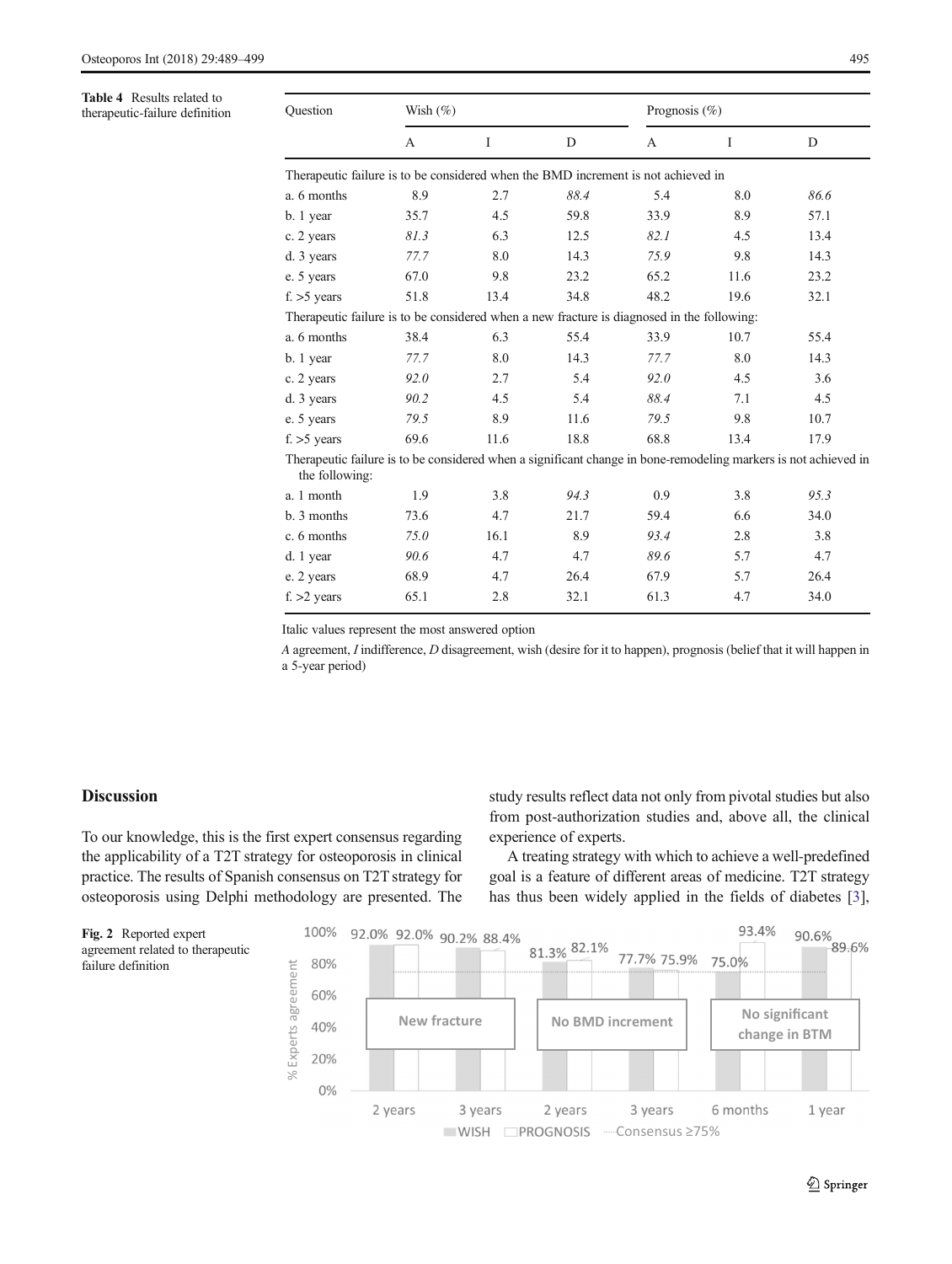hypertension [\[20\]](#page-9-0), hypercholesterolemia [[21](#page-9-0)], and rheumatoid arthritis [[22,](#page-10-0) [23\]](#page-10-0). In osteoporosis, it has also recently become a matter of interest. Its role in this context remains controversial. T2T is an attractive approach for application in order to avoid the perpetuation of treatment and possible adverse effects, provided that the desired goal is achieved. The problem begins when a measurable and sensitive tool is required to assess the achievement of the final objective. Capturing the change in fracture risk associated with treatment is not easy. Strong evidence is needed to confirm that selecting and switching treatment reduces fracture risk more effectively than the current standard of care [[8\]](#page-9-0).

Since we have treatments to modify the bone-remodeling process, the ultimate objective has always been the reduction of fragility fractures [\[1](#page-9-0)]. Given that two new issues have appeared in the field of osteoporosis, the need to establish a therapeutic goal has become evident [[4\]](#page-9-0). Some treatments, such as anti-sclerostin or denosumab, have demonstrated a high increase in BMD after short periods of treatment, with most patients reaching normal range T-score values when evaluated by dual-energy X-ray absorptiometry (DXA) mea-surements [\[24,](#page-10-0) [25\]](#page-10-0).

Until now, however, the measurable goal has never been attempted, and when it was attained, debate centered upon whether the treatment should be stopped, changed, or at least reconsidered, given that fragility fractures could reappear if some treatments were discontinued. We have therefore analyzed the current thinking of Spanish experts in bone metabolism, on the basis of two perspectives: the wish or desire for occurrence and the prognosis or belief that, upon consideration of the field and resources, this will be put into practice within a 5-year period.

Wide consensus arose when experts were asked about the feasibility of establishing a well-defined objective in osteoporosis. Almost all participants agreed on the possibility of applying T2T strategy in clinical practice in osteoporosis. Consensus usually arises in Delphi methodology when agreement or disagreement ranges from 50 to 80% [\[26](#page-10-0)]. In this case, agreement exceeded 95%, which could indicate that Spanish physicians have a strong desire to have a T2T for osteoporosis management.

There was consensus that the parameters used as therapeutic objectives in the context of the T2T strategy in osteoporosis should be the absence of new fractures, a specific BMD value, and, at a lower level, BTM and fracture-risk reduction measured by FRAX. Many physicians do not have access to BTM and the use of FRAX is not general practice. Consequently, its implementation as a target is less feasible.

FRAX does not seem to be a good tool for measuring the reduction in fracture risk achieved with treatments. However, 75.9% of the experts would wish a therapeutic objective of a 10-year risk of fracture measured with a tool such as FRAX. Furthermore, 84% of them predicted that FRAX, probably with certain adjustments, will become a useful tool for a T2T strategy in osteoporosis. With regard to this hypothetical situation, Leslie et al. [\[27\]](#page-10-0) demonstrated in the Manitoba cohort population that the increase in FRAX score over time after therapy was lessened, albeit not prevented. Actually, this hypothetical situation is almost impossible in the real life. In fact, Leslie et al. [[27](#page-10-0)] demonstrated in the follow-up of Manitoba cohort that a small percentage of patients, even with a medication possession rate >0.8, achieved reduction in major fracture probability of 4% or higher. Therefore, we believe that the result of the question regarding FRAX reduction, even though it could be used as the principal parameter for defining an adequate therapeutic objective, is more a wish than a reality. It might reflect the desire of having in the future a tool more linked to a reduction of the risk in patients on treatment.

Consensus was established regarding the utility of BMD as a principal parameter for defining an adequate therapeutic objective. In line with that, it was established that BMD should be measured using a tangible absolute value, or as a predetermined difference between two values. Scores higher than −2.5 SD for spine T-score were the only tangible absolute values, for which there was consensus for both perspectives. As far as femoral neck T-score value is concerned, there was consensus that scores of over −2.5 or −2.0 SD, which are almost the same threshold values for osteopenia and osteoporosis in the WHO definition [\[28\]](#page-10-0), should be established as a therapeutic objective. The FLEX study [[29\]](#page-10-0) showed that the T score −2.5 was the optimal point to be achieved in order to prevent new nonvertebral fractures. Moreover, the results suggested that there was no advantage in continuing with alendronate. In our study, a T score of −2.0 was included on the basis of the FREEDOM study [\[9](#page-9-0)]. The results of the FREEDOM study suggested that the reduction of nonvertebral fracture risk associated with denosumab was influenced by the hip BMD achieved with initial therapy [\[9](#page-9-0)].

There was discussion regarding the T-score threshold and the site of BMD measurement. It seems that spine BMD is influenced by several artifacts such as osteophytes, vascular calcifications, and sclerosis, and such factors could bias the real results [[30\]](#page-10-0). Femoral-neck BMD, meanwhile, reflects more cortical bone, whereas total hip measures cortical and trabecular bone [[31](#page-10-0)]. The first step to establish a measurable mark for T2T strategy would therefore be to select the proper location for measuring BMD. Despite all these technical considerations, when asked about the most appropriate anatomic locations for monitoring BMD in the Delphi questionnaire, consensus was reached on lumbar zone, femoral neck, and total hip, while only femoral-neck area saw strong consensus for both perspectives (wish and prognosis).

When fracture-risk reduction was used as the main parameter for defining an adequate therapeutic objective, there was agreement that this parameter should be measured using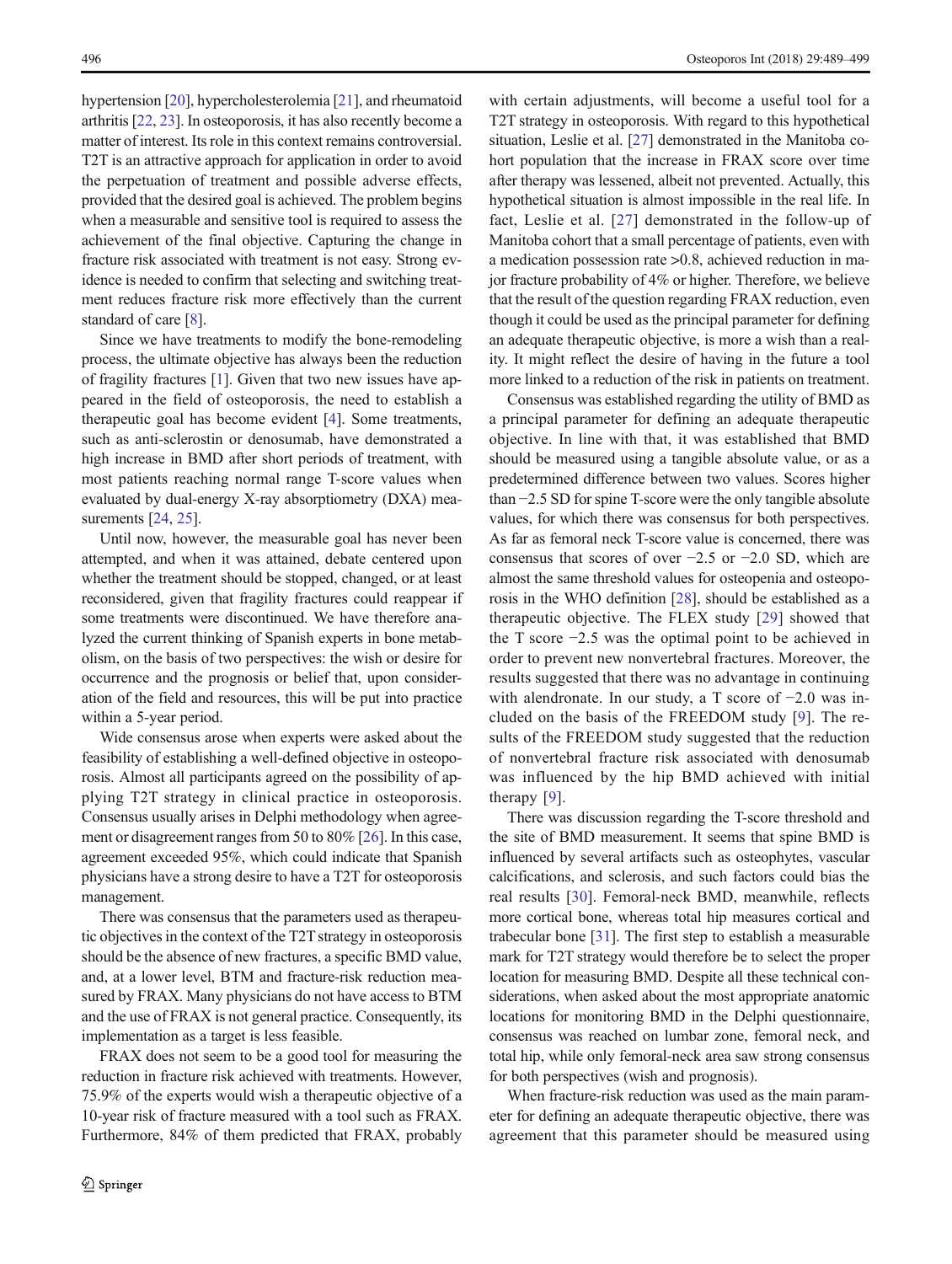FRAX. Like BMD, there was consensus that fracture risk reduction should be measured either using a tangible percentage or as a predetermined difference between two values. As far as the former is concerned, consensus was only achieved on the value of risk of major fractures attained to be lower than 10%. It is noteworthy that consensus was not established for the perspective of prognosis.

As regards BTM, there was consensus that they were good therapeutic indicators for determining the therapeutic objective and performing treatment follow-up. However, from the perspective of prognosis, consensus was established only on their utility in treatment follow-up.

For both perspectives, there was consensus concerning the utility of all parameters/techniques proposed for the measurement of incidence of new fractures: vertebral fracture analysis (VFA), height, conventional X-ray, major peripheral fragility fractures, or any fracture.

With regard to the optimal follow-up scheme, our results suggest that the best anatomic site for monitoring densitometry was the femoral neck, although lumbar spine obtained also a high participant wish score. In fact, this reflects the expertise of participants in the Delphi study, because it is well known that as precision and reproducibility are lower at lumbar spine, osteoarthritis and other artifacts might affect results in older people, and therefore, in these cases, femoral neck could be a better choice for measurement [[32\]](#page-10-0).

Experts reached consensus regarding the possibility of applying the T2T strategy in osteoporosis when the treatments used are oral bisphosphonates, intravenous bisphosphonates, and SERMs such as raloxifene or bazedoxifene, strontium ranelate, denosumab, teriparatide, denosumab plus teriparatide, or developing drugs. There was no consensus with regard to the perspective of prognosis when strontium ranelate was used. This result can perhaps be explained by the fact that even though the studies with strontium ranelate show a clear increase in BMD, its use has recently been restricted and there is a chance that the drug will be removed from the Spanish market.

The treatments for which the wish consensus scores were highest were denosumab and teriparatide. This result could be associated with its positive impact that has been reported in recent studies published after long-term treatment with denosumab alone [[20,](#page-9-0) [33](#page-10-0)] or with combinations [[34\]](#page-10-0).

In reference to the treatment period, the experts agreed that regardless of the treatment used, once the therapeutic objective is accomplished, treatment should be stopped for a period of time, and also disagreed that treatment should be administrated indefinitely. It should be mentioned that no consensus was achieved when SERM was used. Meanwhile, in the case of teriparatide, there was also consensus on changing the treatment when, following recommendations to discontinue treatment, 18 or 24 months were

achieved. Additionally, this point reflects the experience of participants, as these results are consistent with recent publications [\[35,](#page-10-0) [36\]](#page-10-0). BMD monitorization after target accomplishment by reversible drugs such as denosumab would require further investigation. Denosumab is characterized by reversal of effect, and is associated with a progressive increase in vertebral fracture risk rate to levels comparable with before the start of treatment. Consequently, in order to prevent new factures, as has been reported by Anastasilakis et al. [[37\]](#page-10-0), those who discontinue denosumab should switch to another therapy after the 6 months dosing interval [[38](#page-10-0), [39](#page-10-0)]. There was consensus regarding therapeutic failure upon inability to achieve a clinically significant increase of BMD for 2 or 3 years, when a new fracture was diagnosed in the subsequent 1 to 5 years, or when a significant change in BTM was not achieved in the following 6 months or 1 year.

## Strength and limitations

This study has several strengths and limitations. The main limitation is related to the scope of the study, as it was performed in Spain and the results may not be applicable to other countries. It would be interesting to undertake a similar study using the Delphi methodology with international experts and to observe and compare the results.

The main strength of the study is related to the expertise of the participants, as most of them were expert physicians with long experience in osteoporosis and a large number of visits per month. It is also important to note that high levels of consensus were achieved in the first round, when participants were unaware of other participants' responses.

Although the European Society for Clinical and Economic Aspects of Osteoporosis and Osteoarthritis (ESCEO) asserts that it is not currently feasible to apply a T2T strategy in osteoporosis, they did nevertheless identify a need to continue improving the treatment target for patients at higher risk ("target-to-treat strategy"). They consider that before approaching the real value of T2T strategy, it is necessary, among other matters, to establish an international consensus on intervention thresholds and a universally accepted definition regarding treatment failure. Other experts recommended the formation of a task force, composed of medical experts and representatives of physician and patient organizations, to explore the feasibility of establishing osteoporosis treatment targets.

## **Conclusions**

A wide and representative panel of experts established consensus regarding therapeutic objectives, patient follow-up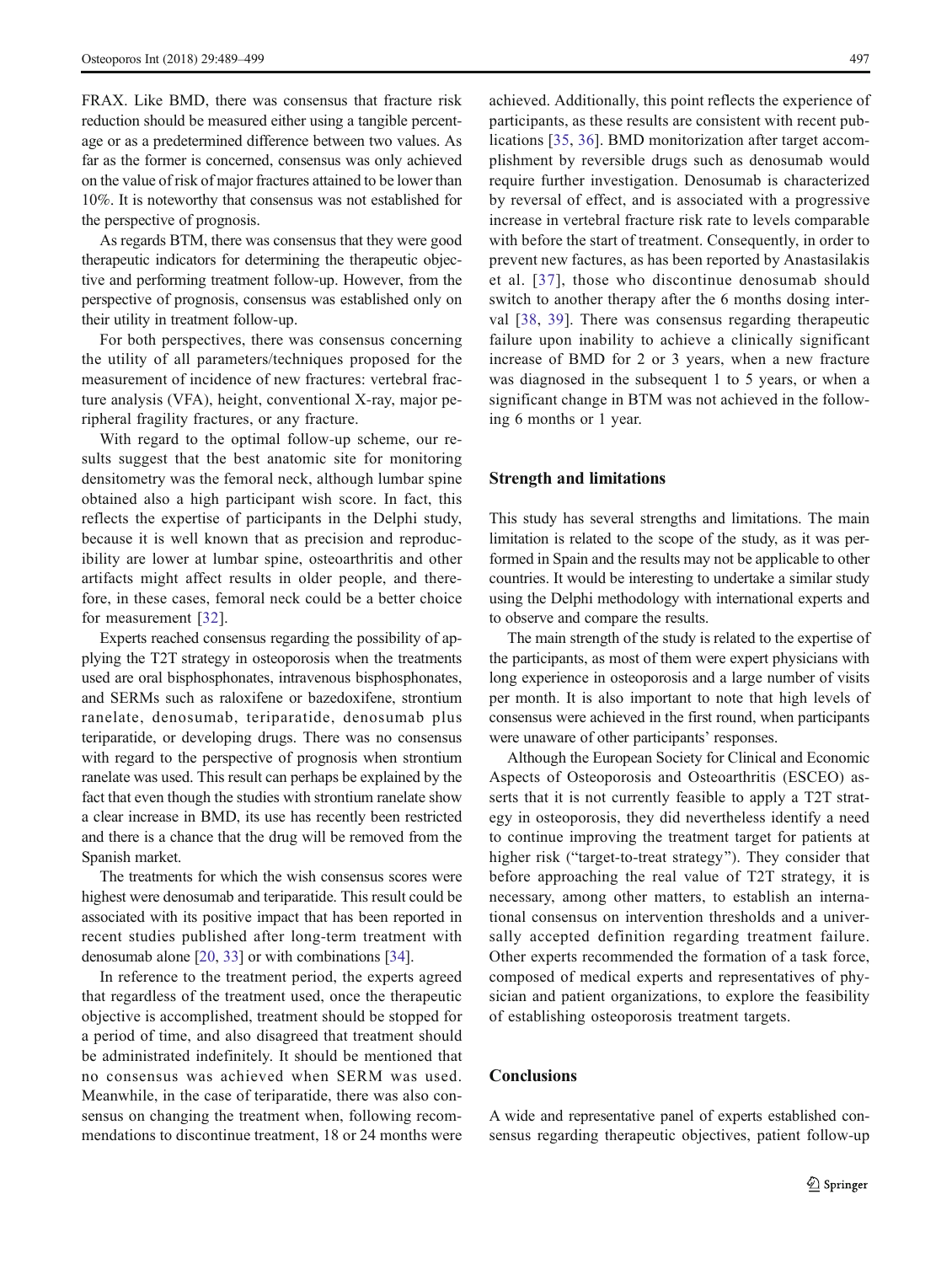<span id="page-9-0"></span>scheme, treatment-failure criteria, and appropriate treatment choice to use in T2T strategy in Spain. Although there are some aspects that require further analysis, this study provides new original data, based on Delphi methodology, with which to implement T2T strategy for the management of osteoporosis in Spain.

Acknowledgments The authors are very grateful to all the professionals who took part in the Delphi consultation rounds for their highly enriching contributions and enthusiastic participation.

#### Compliance with ethical standards

Conflicts of interest The project received financial support from Amgen S.A. to conduct the study. LC and MB work at Amgen S.A. and hold stock in Amgen. LL works at a Life Science Boutique that received funding from Amgen S.A. to coordinate and conduct the study and to write up the manuscript. MMT has received research grants from UCB and MSD; is a consultant for Amgen, Lilly, and UCB; and speakers' bureau member for Amgen and Lilly. EJ has received research grants from Amgen, Lilly, and MSD and consulting fees from Amgen, UCB, and Lilly. XN has received research grants from Lilly and Amgen; is a consultant for Lilly and Amgen; and speakers' bureau member for Lilly, Amgen, and MSD. JMN is a consultant for Abbvie, Amgen, BMS, Gebro, Lilly, MSD, Roche, Sandoz, and UCB and speakers' bureau member for Abbvie, Amgen, BMS, Gebro, Lilly, MSD, Roche, and UCB. JMQ has received research grants from Amgen, Lilly, FIS Carlos III, RETICEF, and Intensification of Investigation Junta de Andalucía; is a consultant for Amgen, MSD, Italfarmaco, and FAES; and speakers' bureau member for Amgen, MSD, Italfarmaco, and FAES. EC has participated in the speakers' bureau for Amgen, Lilly, MSD, FAES, and Rubió. All authors declare that all the results presented in the manuscript are the true expression of findings and there has been no interference in respondents' free communication and dissemination.

Open Access This article is distributed under the terms of the Creative Commons Attribution-NonCommercial 4.0 International License (http:// creativecommons.org/licenses/by-nc/4.0/), which permits any noncommercial use, distribution, and reproduction in any medium, provided you give appropriate credit to the original author(s) and the source, provide a link to the Creative Commons license, and indicate if changes were made.

### References

- 1. NIH Consensus Development Panel (2001) Osteoporosis prevention, Diagnosis, and therapy. JAMA 285:785–795
- 2. Miller PD (2016) Underdiagnoses and undertreatment of osteoporosis: the battle to be won. J Clin Endocrinol Metab 10(3):852–859
- 3. Inzucchi SE, Bergenstal RM, Buse JB, Diamant M, Ferrannini E, Nauck M, Peters AL, Tsapas A, Wender R, Matthews DR (2015) Management of hyperglycemia in type 2 diabetes, 2015: a patientcentered approach: update to a position statement of the American Diabetes Association and the European Association for the Study of Diabetes. Diabetes Care 38(1):140–149. [https://doi.org/10.2337/](https://doi.org/10.2337/dc14-2441) [dc14-2441](https://doi.org/10.2337/dc14-2441)
- 4. Lewiecki EM, Cummings SR, Cosman F (2013) Treat-to-target for osteoporosis: is now the time? J Clin Endocrinol Metab 98(3):946– 953. <https://doi.org/10.1210/jc.2012-3680>
- 5. Cummings SR, Cosman F, Eastell R, Reid IR, Mehta M, Lewiecki EM (2013) Goal-directed treatment of osteoporosis. J Bone Miner Res 28(3):433–438. <https://doi.org/10.1002/jbmr.1854>
- 6. Chapurlat R. (2016) Is it time for treat to target strategy in osteoporosis?. Joint Bone Spine
- 7. Kanis JA, McCloskey E, Branco J, Brandi ML, Dennison E, Devogelaer JP, Ferrari S, Kaufman JM, Papapoulos S, Reginster JY, Rizzoli R (2014) Goal-directed treatment of osteoporosis in Europe. Osteoporos Int 25(11):2533–2543. [https://doi.org/10.](https://doi.org/10.1007/s00198-014-2787-1) [1007/s00198-014-2787-1](https://doi.org/10.1007/s00198-014-2787-1)
- 8. Cummings SR, Cosman F, Lewiecki EM, Schousboe JT, Bauer DC, Black DM, Brown TD, Cheung AM, Cody K, Cooper C, Diez-Perez A, Eastell R, Hadji P, Hosoi T, De Beur SJ, Kagan R, Kiel DP, Reid IR, Solomon DH, Randall S (2017) Goal-directed treatment for osteoporosis: a progress reported from the ASMBR-NOF Working Group on goal-directed treatment for osteoporosis. J Bone Miner Res 32(1):3–10. <https://doi.org/10.1002/jbmr.3039>
- 9. Ferrari S, Adachi JD, Lippuner K, Zapalowski C, Miller PD, Reginster JY, Törring O, Kendler DL, Daizadeh NS, Wang A, O'Malley CD, Wagman RB, Libanati C, Lewiecki EM (2015) Further reductions in nonvertebral fracture rate with long-term denosumab treatment in the FREEDOM open-label extension and influence of hip bone mineral density after 3 years. Osteoporos Int 26(12):2763–2771. <https://doi.org/10.1007/s00198-015-3179-x>
- 10. Hsu CC, Sandford BA (2007) The Delphi technique: making sense of consensus. Practical assess. Res Eval 12:1–8
- Diamond IR, Grant RC, Feldman BM, Pencharz PB, Ling SC, Moore AM, Wales PW (2014) Defining consensus: a systematic review recommends methodologic criteria for reporting of Delphi studies. J Clin Epidemiol 67(4):401–409. [https://doi.org/10.1016/j.](https://doi.org/10.1016/j.jclinepi.2013.12.002) [jclinepi.2013.12.002](https://doi.org/10.1016/j.jclinepi.2013.12.002)
- 12. Von der Gracht H (2012) Consensus measurement in Delphi studies: review and implications for future quality assurance. Technol Forecast Soc 79(8):1525–1536. [https://doi.org/10.1016/j.techfore.](https://doi.org/10.1016/j.techfore.2012.04.013) [2012.04.013](https://doi.org/10.1016/j.techfore.2012.04.013)
- 13. Williams PL, Webb C (1994) The Delphi technique: a methodological discussion. J Adv Nurs 19:180–186 2
- 14. Fischer RG (1978) The Delphi method: a description, review and criticism. J Acad Librariansh 1978 4(2):64–70
- 15. Wilhelm WJ (2001) Alchemy of the Oracle: the Delphi technique. Delta Pi Epsilon J 43(1):6–26
- 16. Akins RB, Tolson H, Cole BR (2005) Stability of response characteristics of a Delphi panel: application of bootstrap data expansion. BMC Med Res Methodol 5:37
- 17. Hansen MP, Bjerrum L, Gharn-Hansen B, Jarbol DE (2010) Quality indicators for diagnosis and treatment of respiratory tract infections in general practice: a modified Delphi study. Scand J Public Healt 28:4–11
- 18. Lai L, Flower A, Moore M, Lewith G (2015) Developing clinical practice guidelines for Chinese herbal treatment of polycystic ovary syndrome: a mixed-methods modified Delphi study complement. Ther Med 23(3):430–438
- 19. Ley orgánica 15/1999, de 13 de diciembre, de Protección de Datos de Carácter Personal. BOE núm 298 de 14 de Diciembre de 1999
- 20. Mancia G, Fagard R, Narkiewicz K, ESH/ESC Task Force for the Management of Arterial Hypertension (2013) 2013 ESH/ESC guidelines for the management of arterial hypertension: the Task Force for the management of arterial hypertension of the European Society of Hypertension (ESH) and of the European Society of Cardiology (ESC). J Hypertens 31(7):1281–1357. [https://doi.org/](https://doi.org/10.1097/01.hjh.0000431740.32696.cc) [10.1097/01.hjh.0000431740.32696.cc](https://doi.org/10.1097/01.hjh.0000431740.32696.cc)
- 21. Catapano AL, Reiner Z, De Backer G, Graham I, Taskinen MR, Wiklund O, Agewall S, Alegria E, Chapman M, Durrington P, Erdine S, Halcox J, Hobbs R, Kjekshus J, Filardi PP, Riccardi G, Storey RF, Wood D, European Society of Cardiology (ESC); European Atherosclerosis Society (EAS) (2011) ESC/EAS